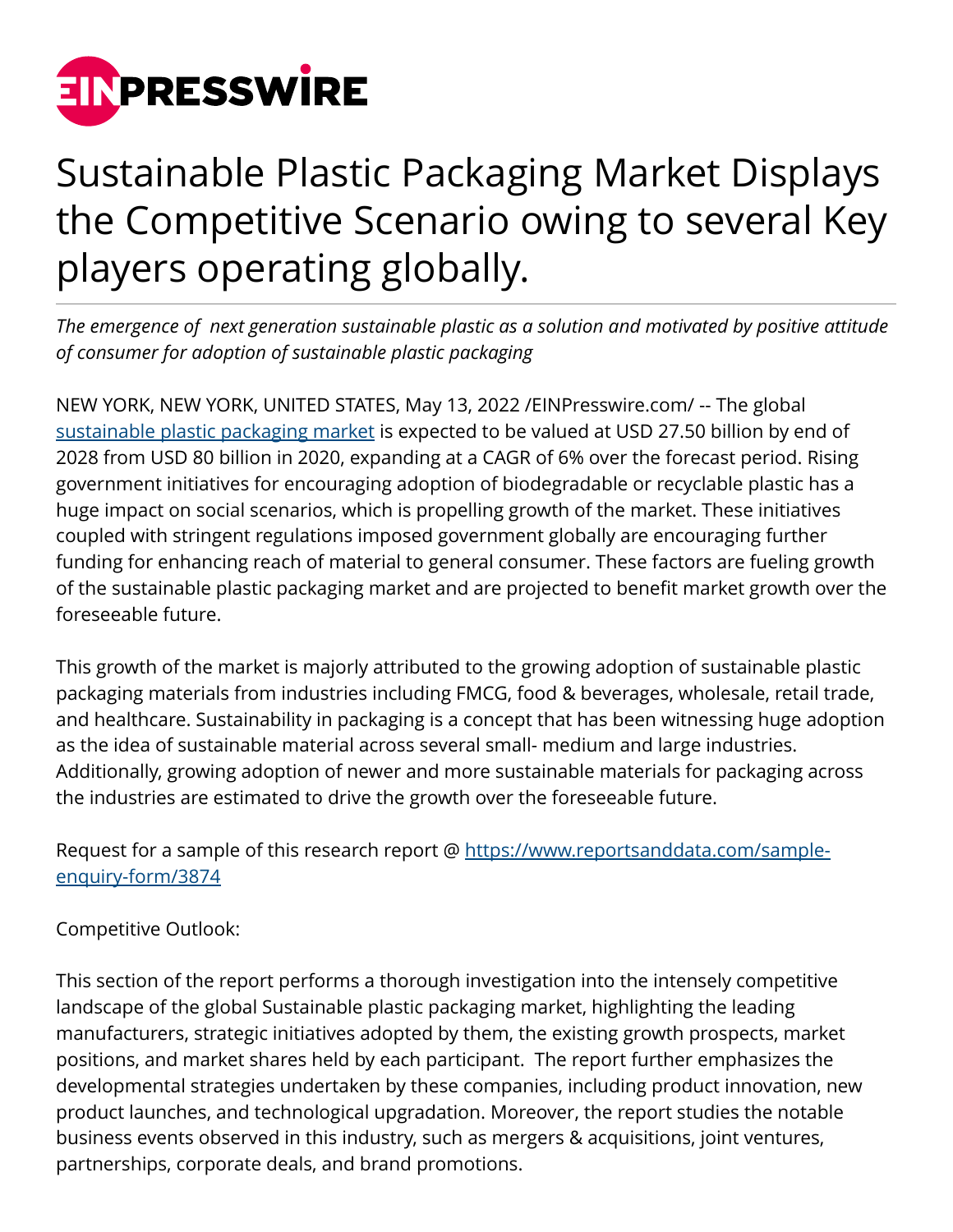Key companies operating in the market and profiled in the report include:

Bemis Company Inc Amcor Limited Mondi WestRock Company Tetra Laval International SA Sonoco Products Company BASF SE Sealed Air Smurfit Kappa

Connect with an expert for customization of Report @ [https://www.reportsanddata.com/request](https://www.reportsanddata.com/request-customization-form/3874)[customization-form/3874](https://www.reportsanddata.com/request-customization-form/3874)

Few Finding from the Report

Based on the process, the recyclable segment held the largest share of the overall revenue of the market owing to growing demand for materials that can be recycled, such as paper.

Based on the end user, the personal care industry is witnessing substantial growth over the forecast period owing increasing demand for hygiene products coupled with growing health awareness among consumers.

North America is expected to hold significant share in the revenue of the sustainable plastic packaging market owing to several efforts by governments in the region. The Asia pacific dominated the overall sustainable plastic packaging market in 2020 and is predicted to retain its dominance over the forecast period. This growth of the region is attributable to the swiftly changing economies such as China and India.

The market for sustainable plastic packaging displays the competitive scenario owing to several key players operating globally. The players are increasingly investing more on new product development and improvement, which is estimated to benefit market growth over the foreseeable future.

Download Summary @ <https://www.reportsanddata.com/download-summary-form/3874>

Segments Covered in the report

By Packaging Type Outlook (Revenue, USD Billion; 2018-2028)

Rigid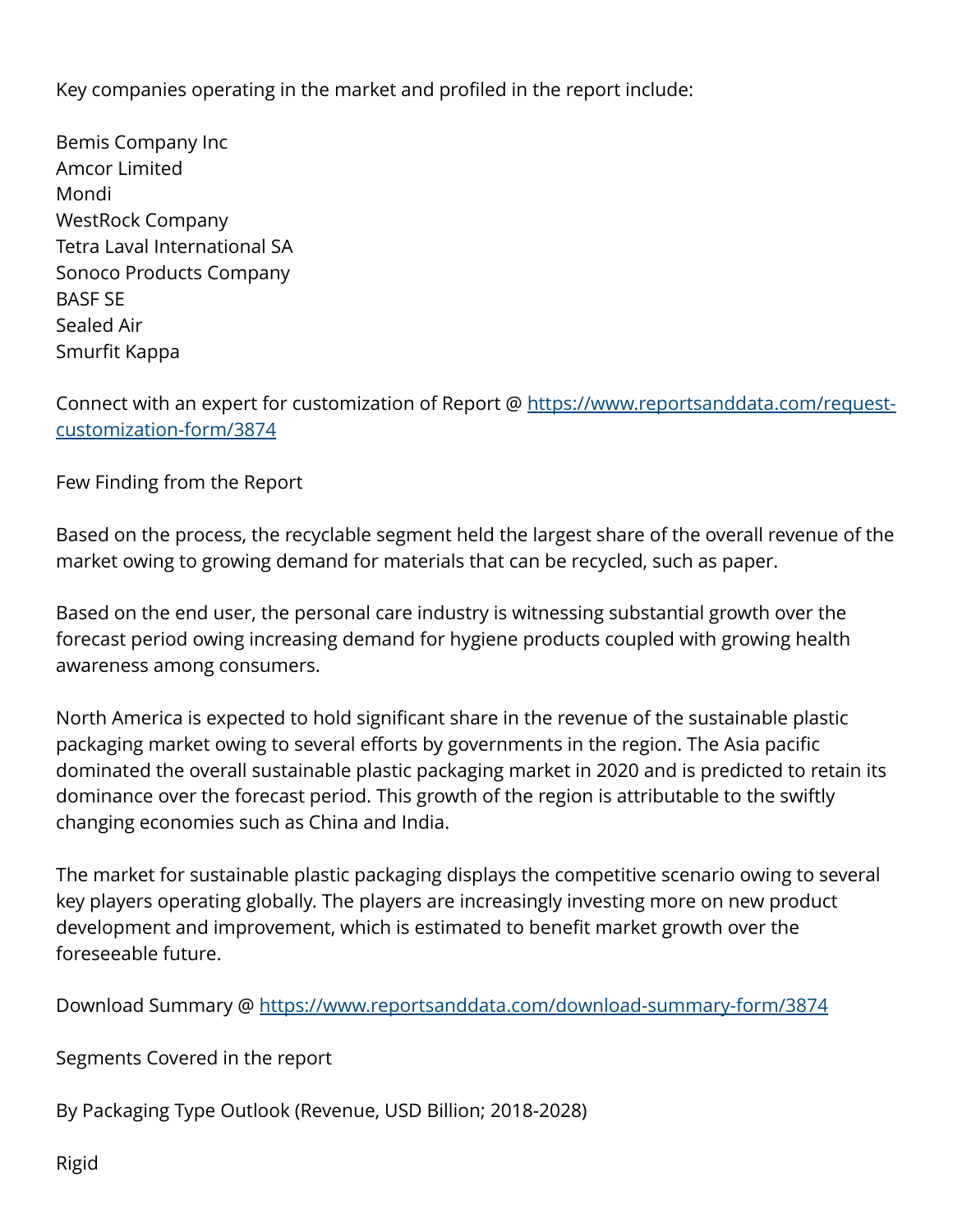Flexible Industrial

By Packaging Outlook (Revenue, USD Billion; 2018-2028)

Primary packaging Secondary packaging Tertiary packaging

By Process Outlook (Revenue, USD Billion; 2018-2028)

Recyclable Reusable Biodegradable

By End-Use Outlook (Revenue, USD Billion; 2018-2028)

Food & beverage Personal care Healthcare **Other** 

By Region Outlook (Revenue, USD Billion; 2018-2028)

North America Europe Asia Pacific MEA Latin America

Get TOC of this Report @ [https://www.reportsanddata.com/report-detail/sustainable-plastic](https://www.reportsanddata.com/report-detail/sustainable-plastic-packaging-market/toc)[packaging-market/toc](https://www.reportsanddata.com/report-detail/sustainable-plastic-packaging-market/toc)

Know More

Multiwall Bags Market Size, Share & Analysis, By Material Type (Paper, Plastic), By Layer (2-ply, 3 ply, others), By Application (Agriculture, Food & Grains, Buildings & Construction, Retail, Pharmaceuticals, Chemicals, And Others), And By Region, Forecast To 2028

Silicone Film Market Size, Share & Analysis, By Membrane Type (Silicone Film, Silicone Coated Film, And Silicone Release Liners), By Film Type, And By End-Use (Electronics, Medical, Industrial, Packaging & Others), And By Region, Global Forecast To 2028